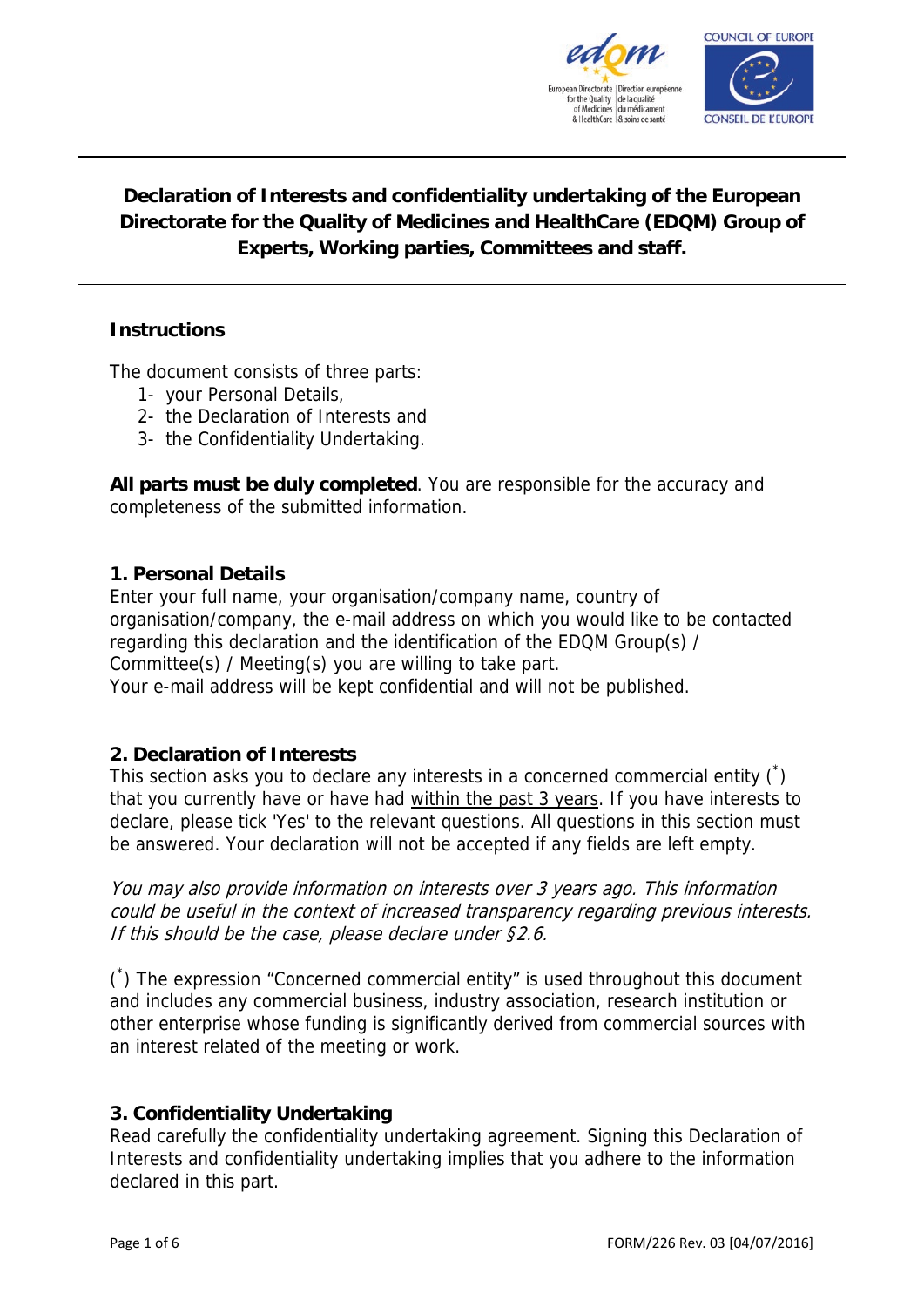#### **1: PERSONAL DETAILS**

**First name: Last name:**

**Institution / Company:**

**Country:** 

**Contact e-mail address:**

#### **Identification of EDQM Group/Committee/Meeting:**

I do hereby declare on my honor that, to the best of my knowledge, the only direct or indirect interests I have in concerned commercial entity are those listed below:

Please specify the interests that you currently have (at the time of completion of the form) or have had within the past 3 years.

#### **2: DECLARATION OF INTERESTS**

|                                                                       | 2.1. Employment in a concerned commercial entity                                       |           | $\square$ No | $\Box$ Yes |
|-----------------------------------------------------------------------|----------------------------------------------------------------------------------------|-----------|--------------|------------|
| $\rightarrow$ If NO, please go to section 2.2.                        |                                                                                        |           |              |            |
| <b>EMPLOYMENT</b><br>Period <sup>2</sup> : $\Box$ Current $\Box$ Past |                                                                                        |           |              |            |
|                                                                       | From Month: From Year: To Month:<br>Name of concerned commercial entity <sup>3</sup> : |           | To Year:     |            |
| <b>EMPLOYMENT</b><br>Period <sup>2</sup> : $\Box$ Current $\Box$ Past |                                                                                        |           |              |            |
| From Month:                                                           | <b>Erom Year:</b>                                                                      | To Month: | To Year:     |            |

1 Please indicate any form of occupation, part time or full-time, paid or unpaid, in a concerned commercial entity. 2 Please select the appropriate response (Current or Past).

For current ongoing activities, indicate starting date (month/year).

Name of concerned commercial entity<sup>3</sup>:

Note: current is interpreted as at the time of completion of this form. Should you engage in future activities of this nature, you will need to update your Declaration of Interest form accordingly. For activities that are no longer ongoing and that have been completed within the specified time, please indicate starting and end date (month / year).

3 Also includes supply or service companies which contribute to the research, development, manufacturing, control, marketing and/or distribution in the concerned commercial entity.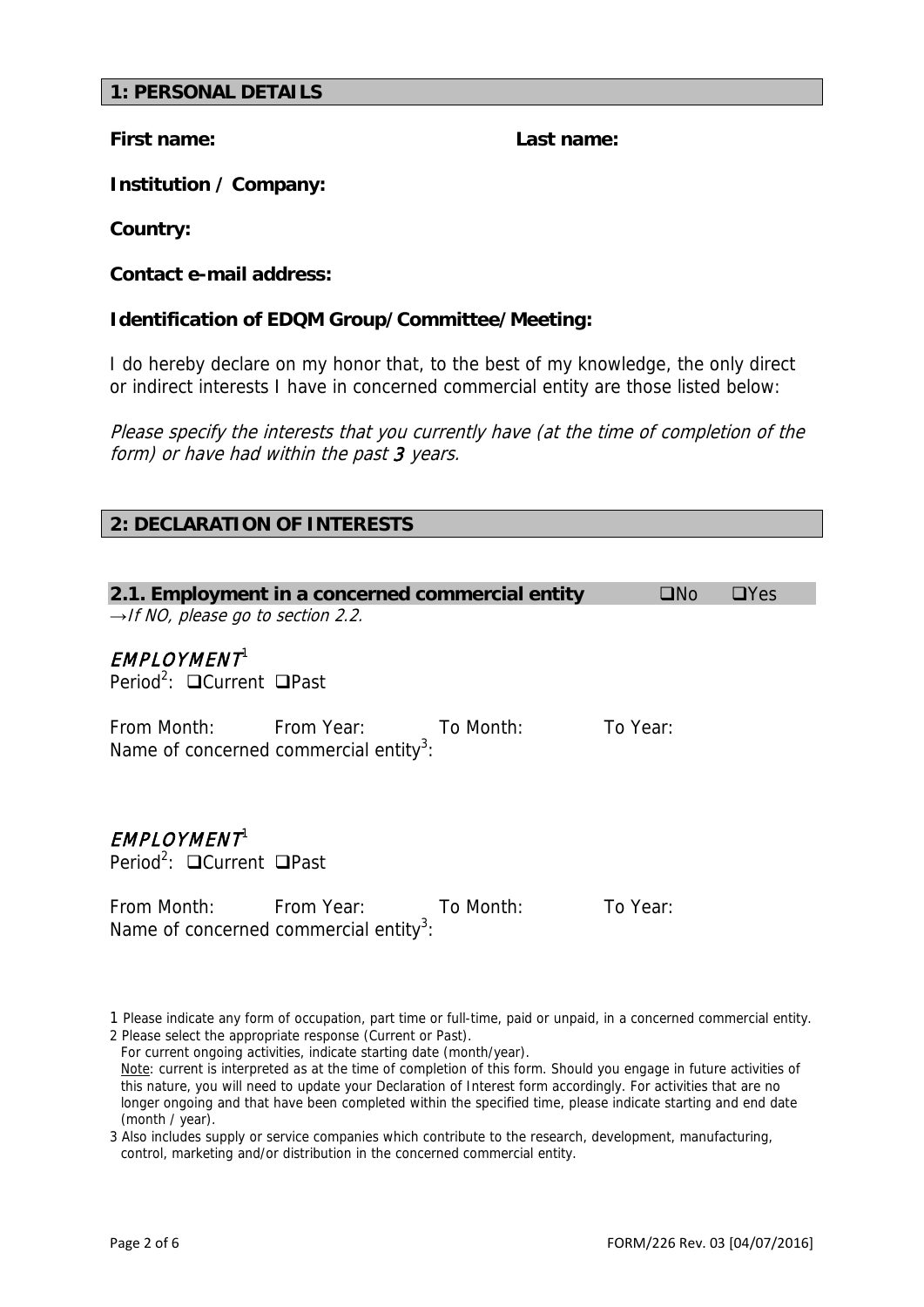#### **2.2. Consultancy No** DYes

\* Any activity where you provide(d) consultancy services/business advice to a concerned commercial entity regardless of contractual arrangements or any form of remuneration. *→*If NO, please go to section 2.3.

# CONSULTANCY<sup>1</sup>

Period<sup>2</sup>: □ Current □ Past

From Month: From Year: To Month: To Year: Name of the concerned commercial entity:

# CONSULTANCY<sup>1</sup>

Period<sup>2</sup>: **□**Current □ Past

From Month: From Year: To Month: To Year: Name of the concerned commercial entity:

2 Please select the appropriate response (Current or Past). Please indicate activities which are currently ongoing. Indicate starting date (month / year).

Note: current is interpreted as at the time of completion of the form. Should you engage in future activities of this nature, you will need to update your Declaration of Interest form accordingly. For activities that are no longer ongoing and that have been completed within the specified time, please indicate starting and end date (month / year).

#### **2.3. Financial Interests**<sup>\*</sup> **No** DYes

\*Financial interests relate to:

Any current economic stake in concerned commercial entity including:

- − Holding of stocks and shares, stock options, equities, bonds and or partnership interest in the capital of the concerned commercial entity(ies). The holding of financial interests through an investment fund, pension fund and/or interests in non-nominal unit trusts or similar arrangements would not need to be declared provided that they are diversified (i.e. not exclusively based on the concerned sector) and they are independently managed (i.e. the individual has no influence on their financial management).
- − Intellectual property rights including patents, trademarks, know-how and/or copyrights relating to a product owned by the individual or of which the individual is directly a beneficiary. (current is interpreted as at the time of completion of this form).

*→*If NO, please go to section 2.4.

# Financial Interests, including holding of shares in a concerned commercial entity and receipt of any other fees / honoraria

| Name of concerned commercial entity | <b>Financial Interest</b> |
|-------------------------------------|---------------------------|
|                                     |                           |
|                                     |                           |
|                                     |                           |
|                                     |                           |
|                                     |                           |
|                                     |                           |

<sup>1</sup> Please indicate any activity in which you provide or have provided consultancy services/business advice regardless as to whether or not you received a fee for this activity.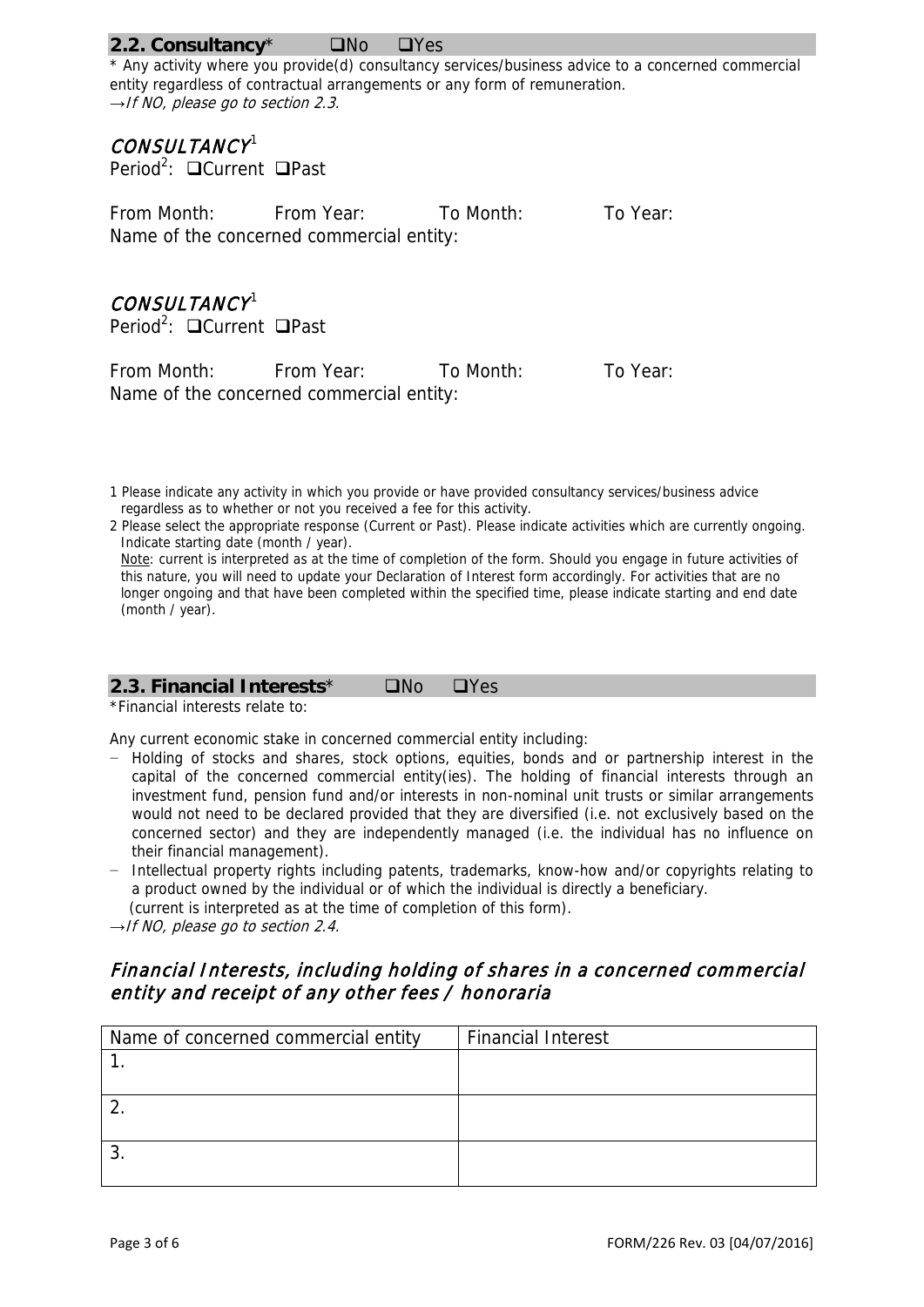# Patent Ownership

| Name of concerned commercial entity | <b>Subject Matter</b> |
|-------------------------------------|-----------------------|
|                                     |                       |
| 2.                                  |                       |
| 3.                                  |                       |
| $\overline{4}$ .                    |                       |
| 5.                                  |                       |

| 2.4. Grant / Funding to Institution/Organisation* ONo OYes |  |  |  |
|------------------------------------------------------------|--|--|--|
|------------------------------------------------------------|--|--|--|

\*Refers to any funding received from a concerned commercial entity by the organisation/institution to which you belong, or for which you perform any kind of activity, and which is used to support any of your activity whether or not it is related to research work. *→*If NO, please go to section 2.5.

# Grant or Other Funding

| Name of concerned commercial entity | <b>Subject Matter</b> |
|-------------------------------------|-----------------------|
|                                     |                       |
|                                     |                       |
|                                     |                       |
|                                     |                       |
|                                     |                       |
|                                     |                       |

| 2.5. Close Family Member Interests*<br>DNo DYes |
|-------------------------------------------------|
|-------------------------------------------------|

**\*** Means known interests from first-line members of your family (i.e. spouse or partner, children and parents).

# Interest of Close Family Member  $^{\rm 1}$

| Name of concerned commercial entity | Type of Interest Declared |
|-------------------------------------|---------------------------|
|                                     |                           |
|                                     |                           |
|                                     |                           |
|                                     |                           |
|                                     |                           |
|                                     |                           |

1 Please indicate known interests currently held by first-line members of your family (i.e. spouse or partner, children and parents). In order to maintain privacy, neither the relationship nor the name need be declared. Interests to be declared include all current Direct Interests (i.e. Employment, Consultancy, Current Financial interests or current Patent Ownership).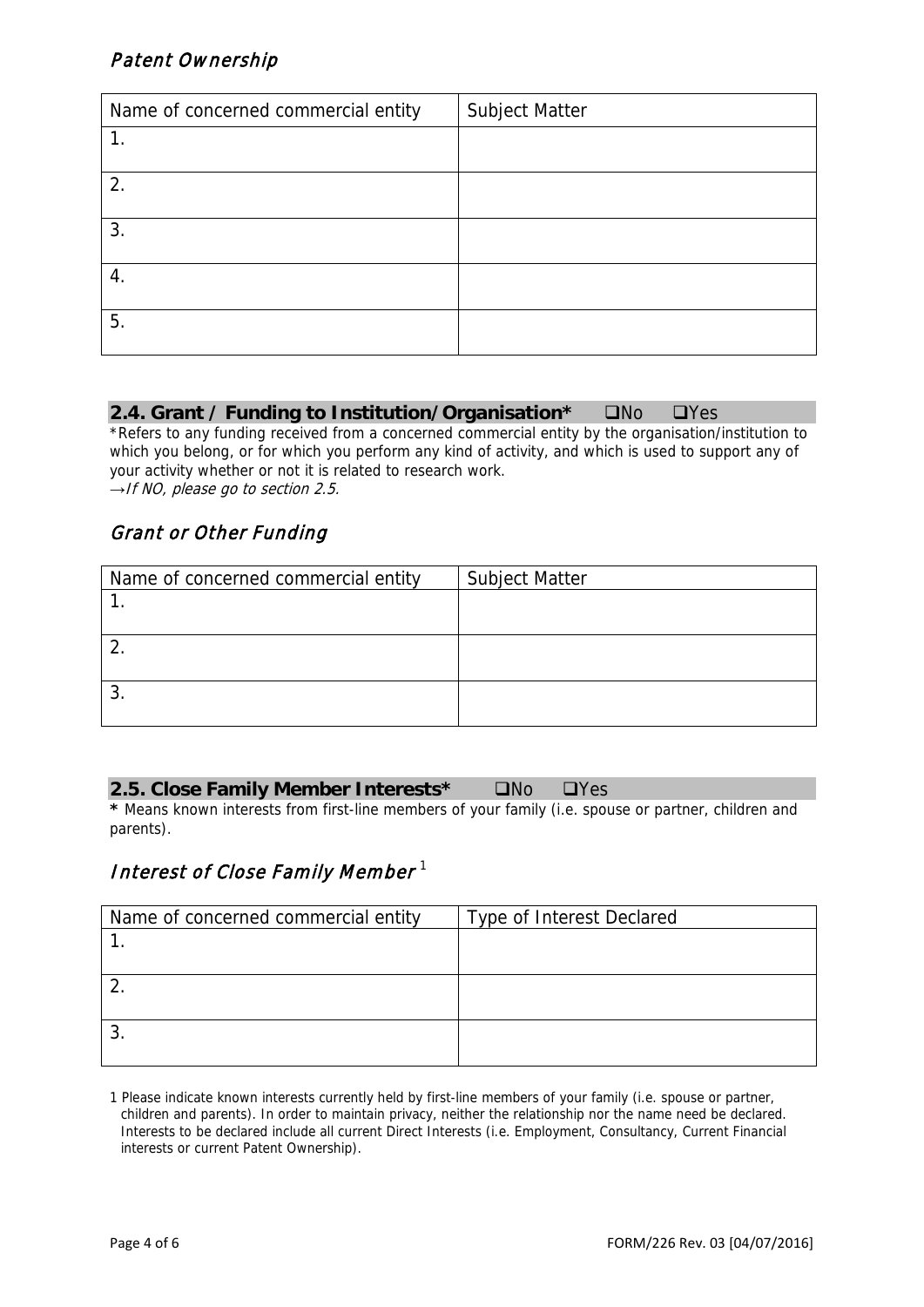# **2.6. Any other matters that might be of interest for transparency purposes\***  $\Box$ No  $\Box$ Yes

\* Means any other matters that might be of interest for transparency purposes e.g. working for or providing expert advice to another standardisation body (e.g. ISO, CEN etc.), Pharmacopoeia, a former employment in a concerned commercial entity, etc.

# **Work for or provide expert advice to non-European pharmacopoeias:**   $\Box$  No  $\Box$  Yes

If Yes, please specify the non-European pharmacopoeia(s):

 $\Box$  International Ph.  $\Box$  USP  $\Box$  Chinese Ph.  $\Box$  Indian Ph.

□ Other pharmacopoeia:

# **Any other matters that might be of interest for transparency purposes**

Further to the interests (direct and indirect) declared above, I do hereby declare on my honor that I do not have any other interests or facts that should be made known to the EDQM and the public.

Should there be any change to the above due to the fact that I acquire additional interests, I shall promptly notify the EDQM and complete a new Declaration of Interests detailing the changes. This declaration does not discharge me from my obligation to declare any potential conflicting interest(s) at the start of any EDQM Activity or meeting/session in which I participate.